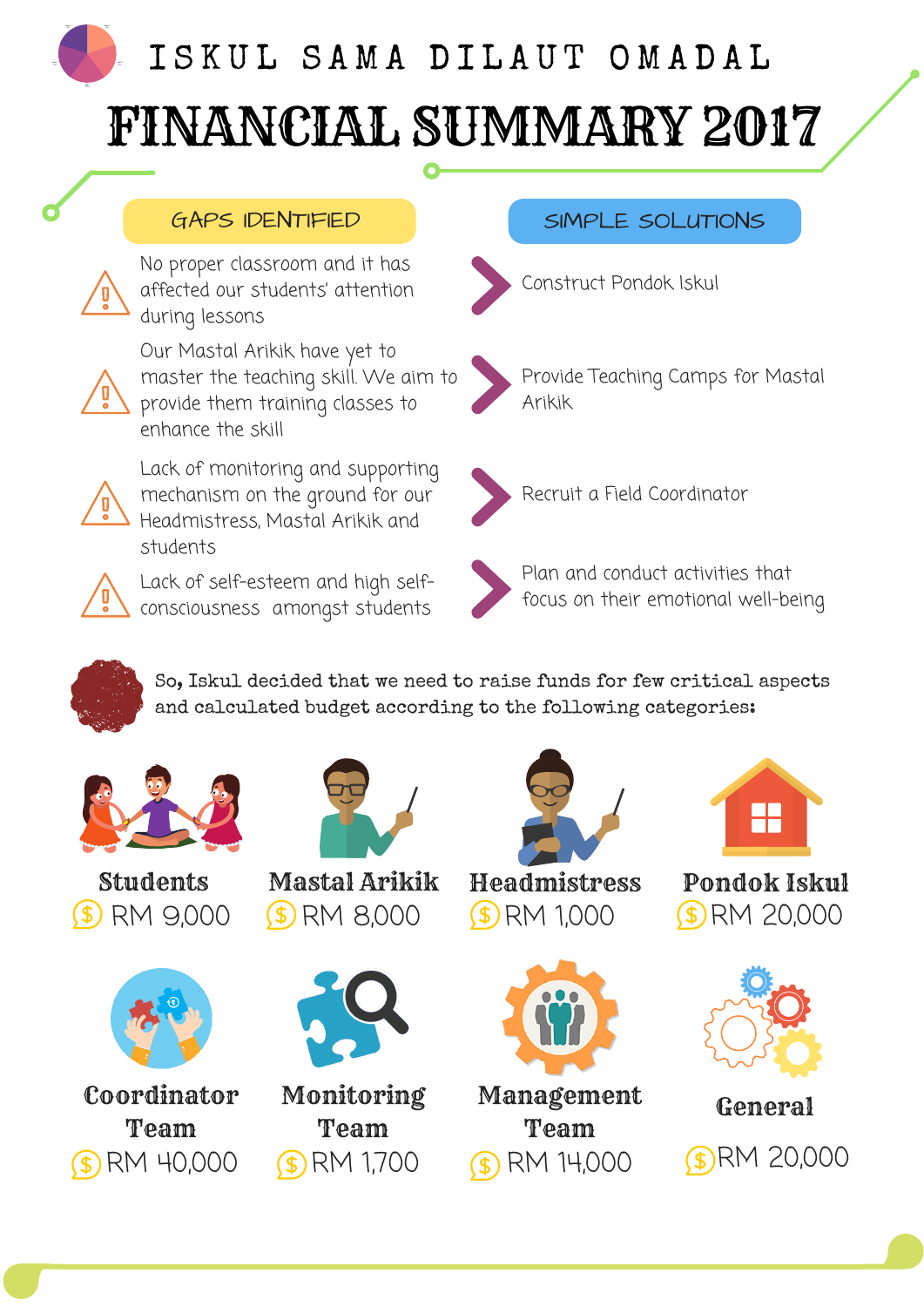Throughout 2017, we successfully raised a total of

## RM 117,652.56.

The breakdown of funds received and expenditure are as follows:







Expenditure accounted for logistics during visit to Iskul at Omadal Island for one member of the Monitoring Team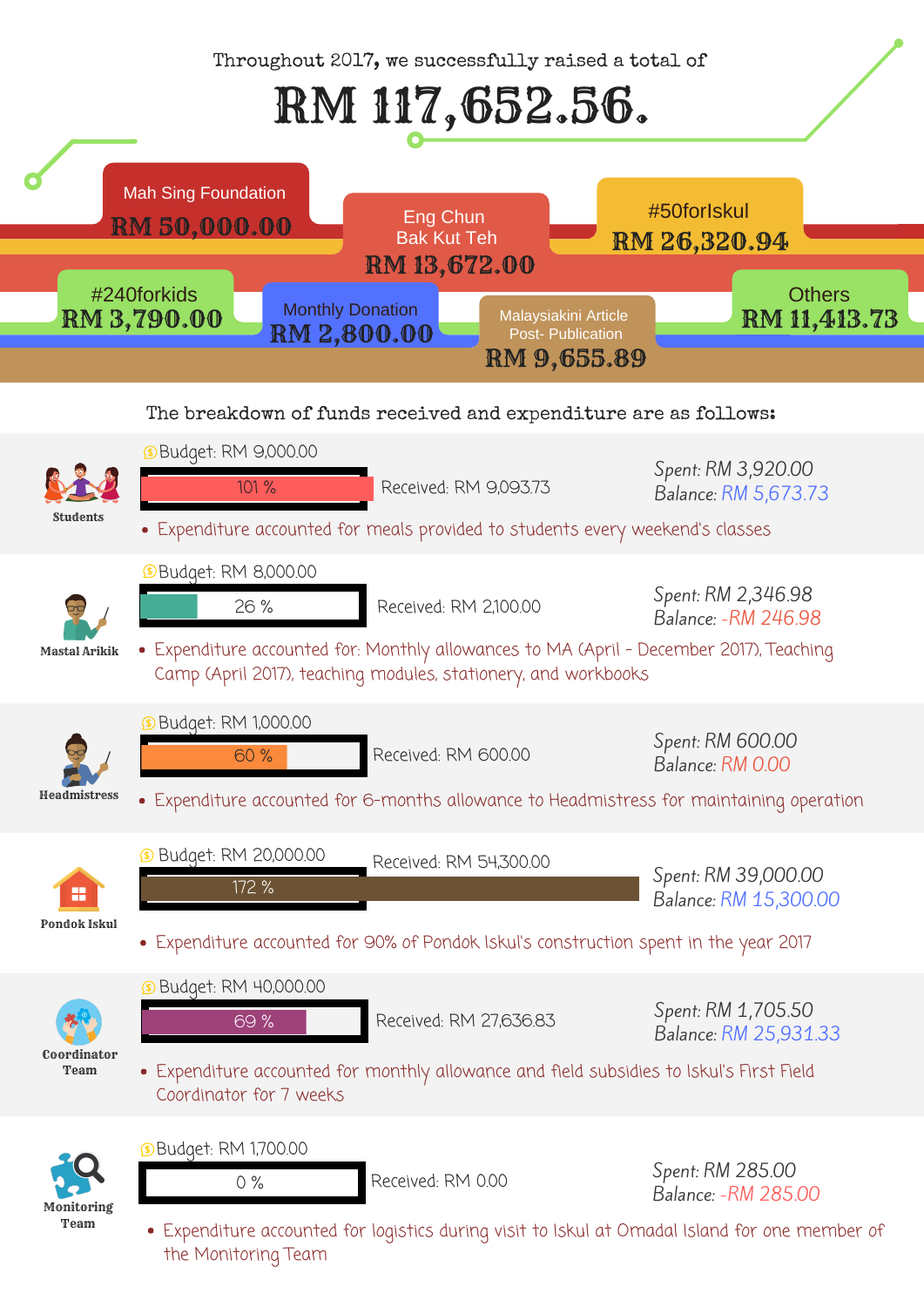## Besides monetary support, Iskul also received in-kinds that helped sustain our operation:

- Pre-loved Samsung Note 3 (SM-T315) (currently used by our Field Coordinator)
- Pre-loved Samsung S4 (currently used by our Field Coordinator)
- Samsung Note 2 (currently used by our Headmistress)



Pre-Loved Laptop (no longer functions -previously used by our Field Coordinator)





CCM Pharmaceutical Sdn. Bhd FROM: Vitamin C for the students



Workbooks for the students Anonymous Donors FROM:



## Final Bank Balance as of 31 Dec 2017 RM 68,745.90

Note: We received a total of RM 1,575.65 donated via PayPal which has yet to be cashed out.